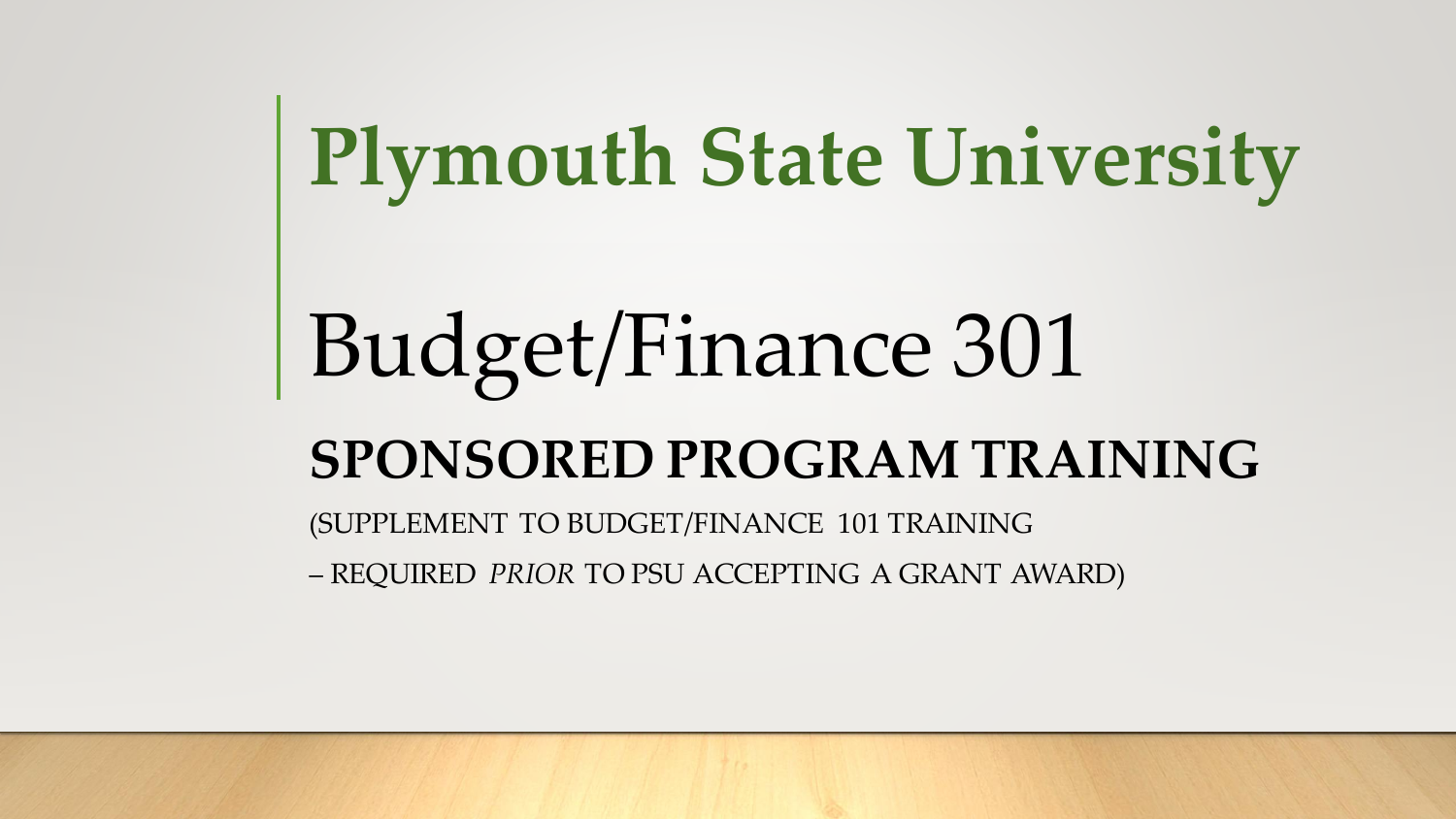#### Principal Investigator (aka Program Director)

• A Principal Investigator is the primary individual responsible for the preparation, conduct, and administration of a research grant, cooperative agreement, training or public service project, contract, or other sponsored project in compliance with applicable laws and regulations and institutional policy governing the conduct of sponsored research.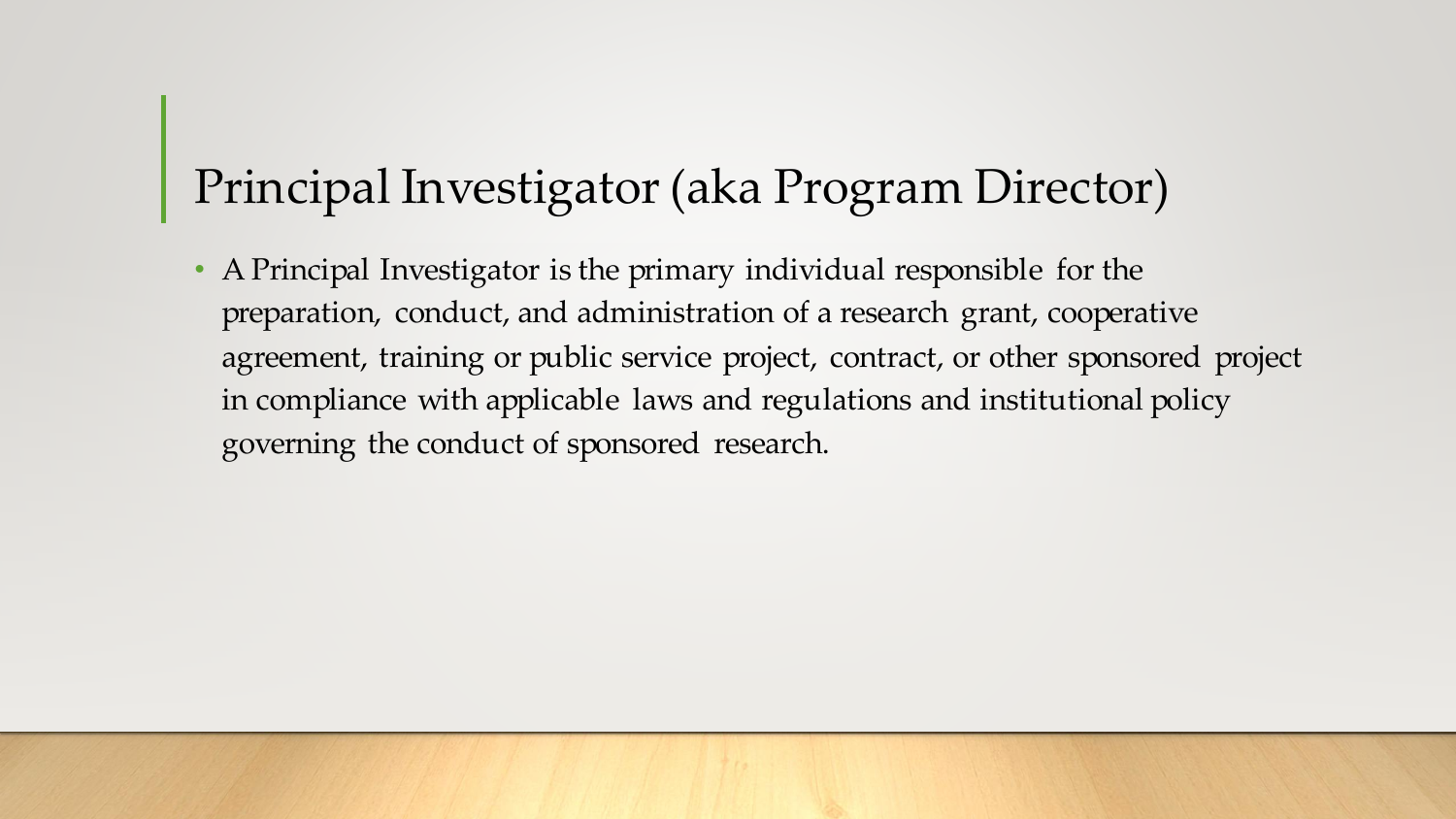# Sponsored Programs Policies/Procedures

Additional Policies and Procedures specific to the Office of Sponsored Programs (OSP) is found at:

#### [www.campus.plymouth.edu/research-administration](https://campus.plymouth.edu/research-administration/policies-and-procedures/)

- Highlights:
	- All anticipated expenses (including purchase, hires, contracts, travel, etc.) need OSP approval before execution.
	- PI signatures represent allowability/necessity of expense to the grant (programmatic lens)
	- OSP signature represents allowability/necessity of expense to the grant (audit/compliance lens)
	- Only Official Authorized Signatory delegated by the USNH Chancellor's Office has signing authority to obligate the University for expenses/services.
	- Business purposes are required for all expenditures and must be written demonstrating how it ties directly to the grant.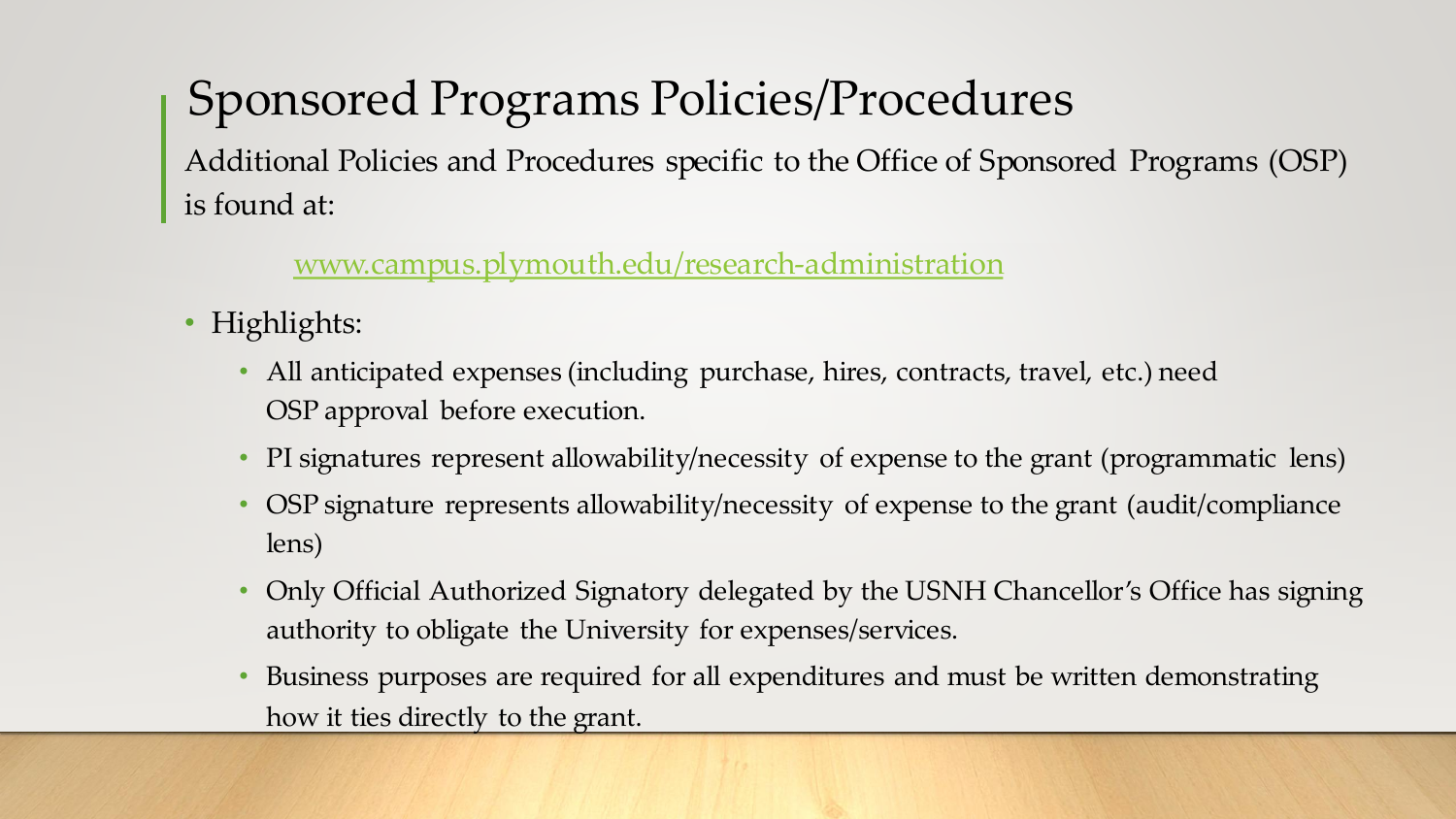# Conflict of Interest

- POLICY INTENT: identify and eliminate or manage any possible threat to research objectivity at the University. It is not meant to discourage, but rather to safeguard the pursuit and dissemination of knowledge."
- DEFINITION: a situation in which the conduct of research could be compromised, or appear to be compromised, by a related financial interest on the part of the PI or other investigators.
- DISCLOSURE: University policy requires investigators to:
	- Disclose their financial interests and the interests of their spouse/domestic partner and dependent children on the appropriate disclosure form(s).
	- Provide updates as the amount or nature of interest changes during the period of performance of supported research.

This process is intended to protect investigators, their sponsored research and other educational and professional activities in which they are engaged, and the university.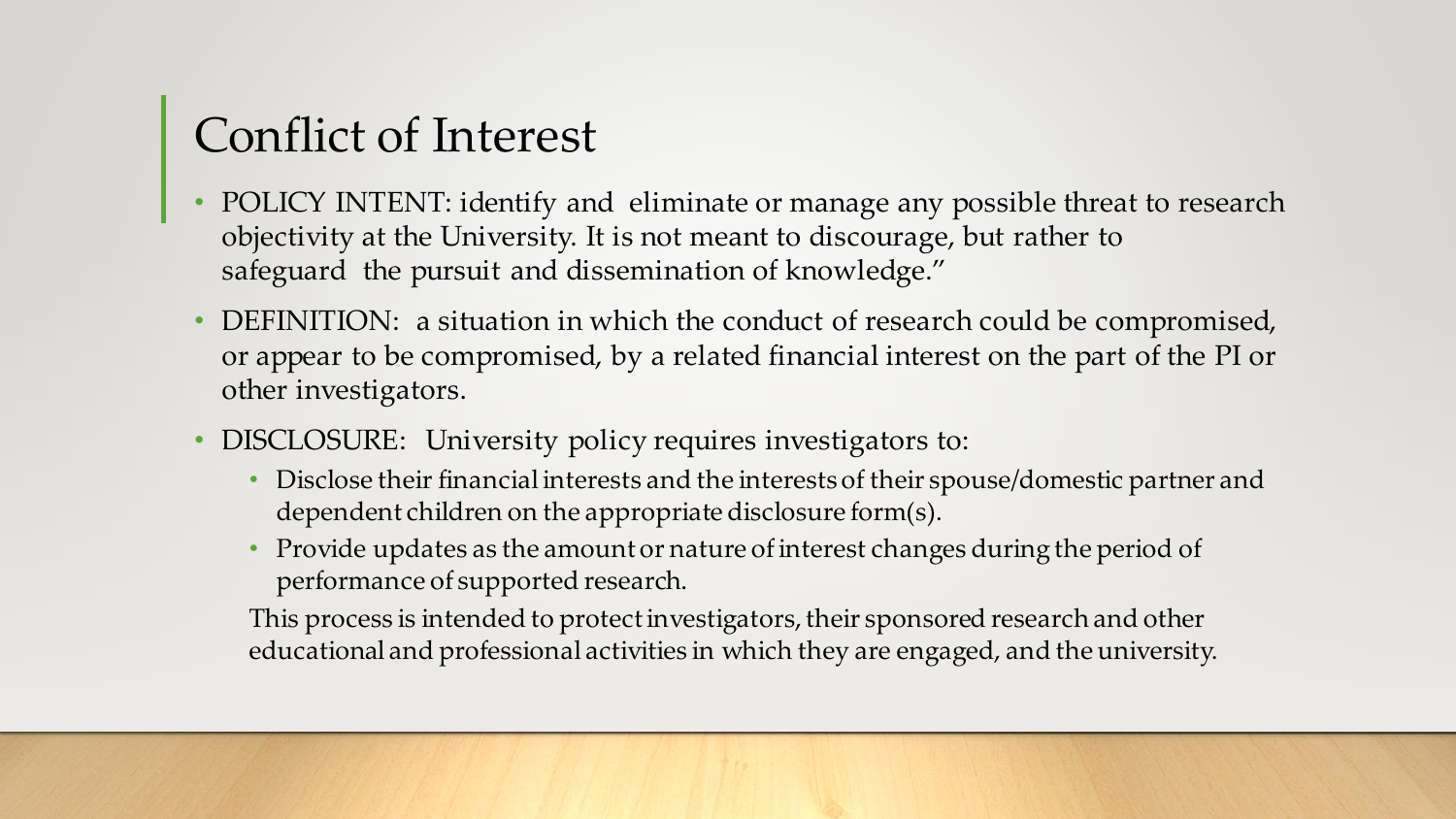#### Conflict of Interest cont.

• Spell out PHS & explain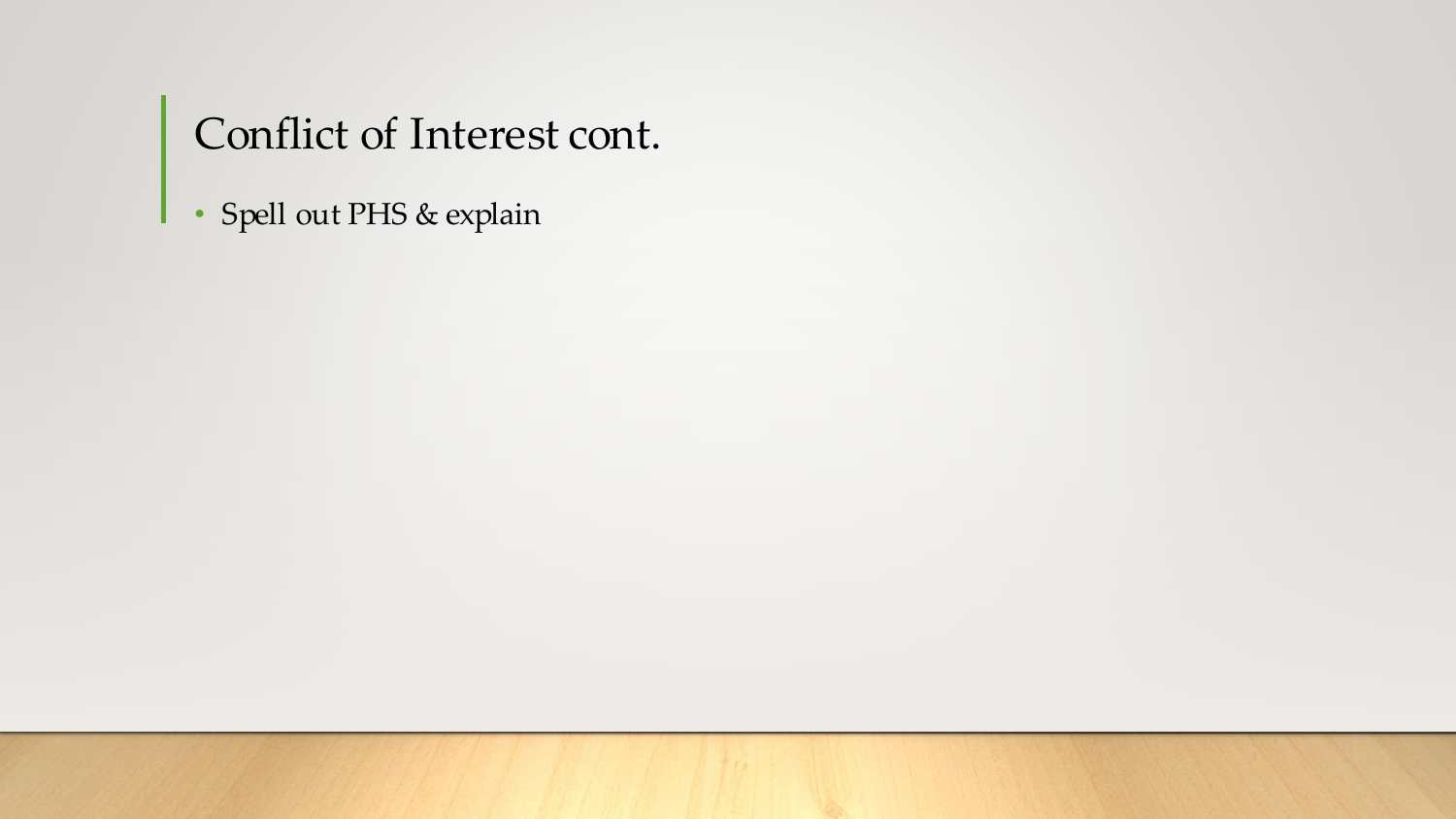# Cost Sharing

- Definition: The university provides funding for a portion of project costs required to perform the scope of work.
- Policy can be found on the Office of Sponsored Programs (OSP) website
- Highlights:
	- Must be required by the sponsor
	- Must be fully documented able to see transactions on the general ledger or written document committing to funding a third-party sponsor
	- Federal dollars cannot be used as a match fund source
	- Upon the start of the grant, cost share details must be reaffirmed with OSP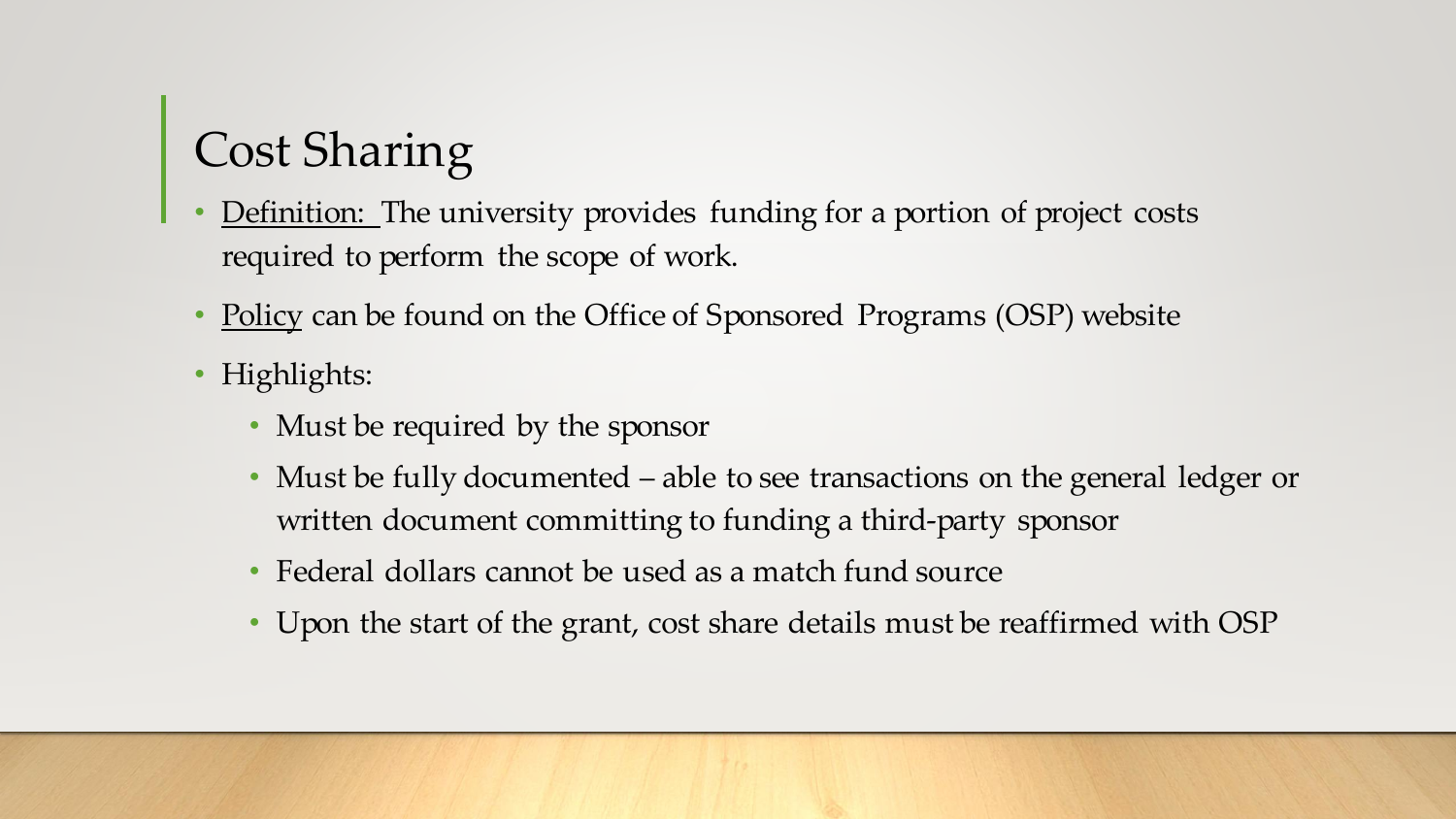### Time and Effort

- Definition: This refers to the amount of personnel time for each individual working on the grant within a fiscal year (12 month July-June view) to meet stated outcomes/objectives of the grant proposal and comply with PSU policies and federal/agency regulations.
- Changes in Time/Effort Any change in the time and effort from the original grant proposal must be communicated to OSP as soon as it is known to ensure the payroll expense charged to the grant reflects the actual time and effort put into it.
- **Effort Certification:** Upon completion of the traditional Academic Year (Fall/Winter/Spring terms) and Summer Term, effort certifications reports are submitted to PIs to review and verify time efforts currently captured are representative of actual time efforts invested in the grant work to meet compliance regulations.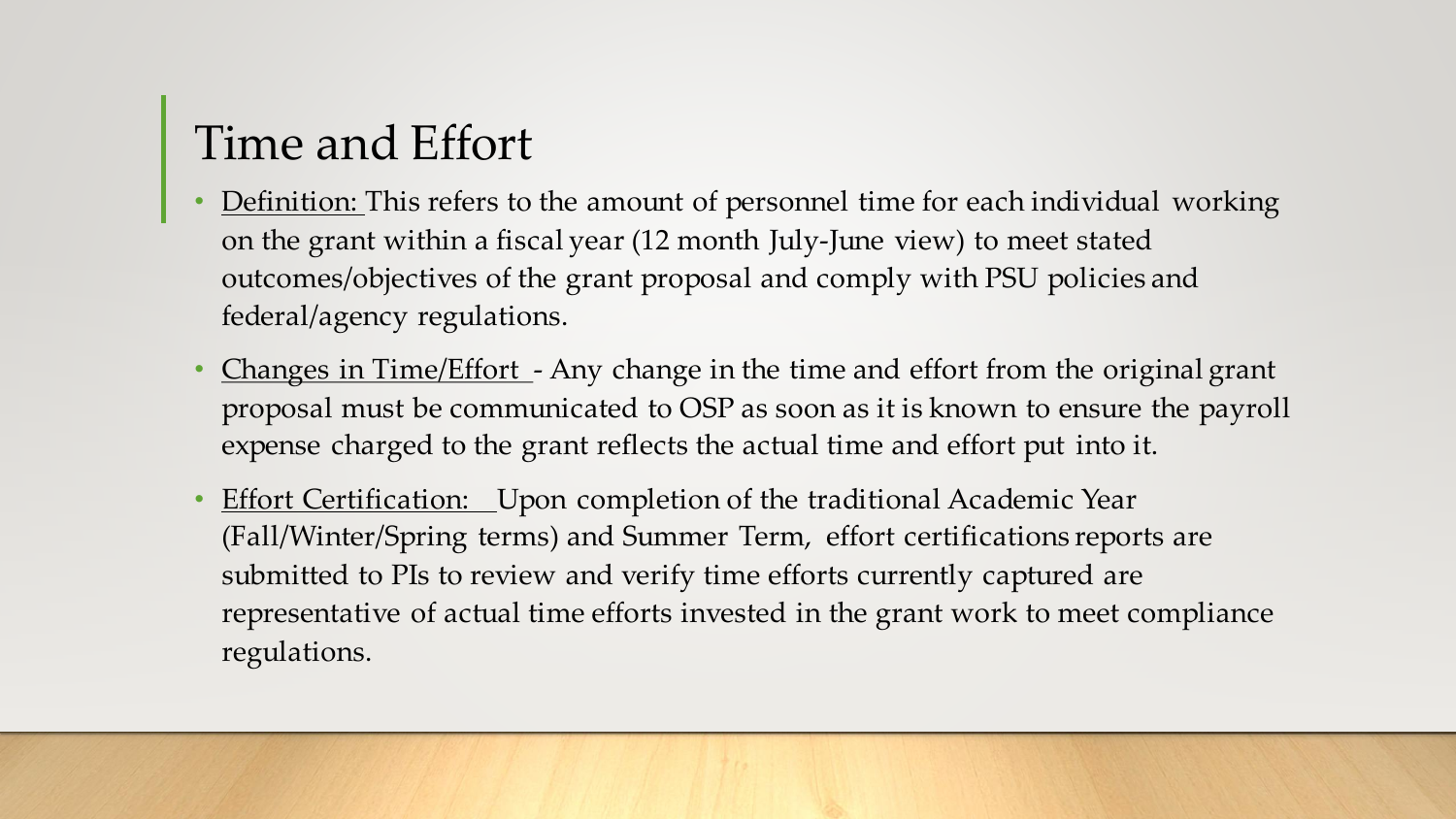### Communication with Office of Sponsored Programs

- Certain functions/activities require coordination directly with Office of Sponsored Programs (OSP) before action is taken:
	- Budget Adjustments coordinate with OSP to determine appropriate steps - DO NOT APPROACH SPONSOR FIRST
	- Cost Transfers review the Cost Transfer Policy and complete/submit the Cost Transfer Request Form as appropriate
	- <u>Release Time Affirmation</u> Form is completed by individual faculty, approved by PI and submitted to OSP
	- Others as Identified such as No-Cost Extensions, Change in Scope of Work or Change in PI/Co-PI, need for a Program Income account, etc.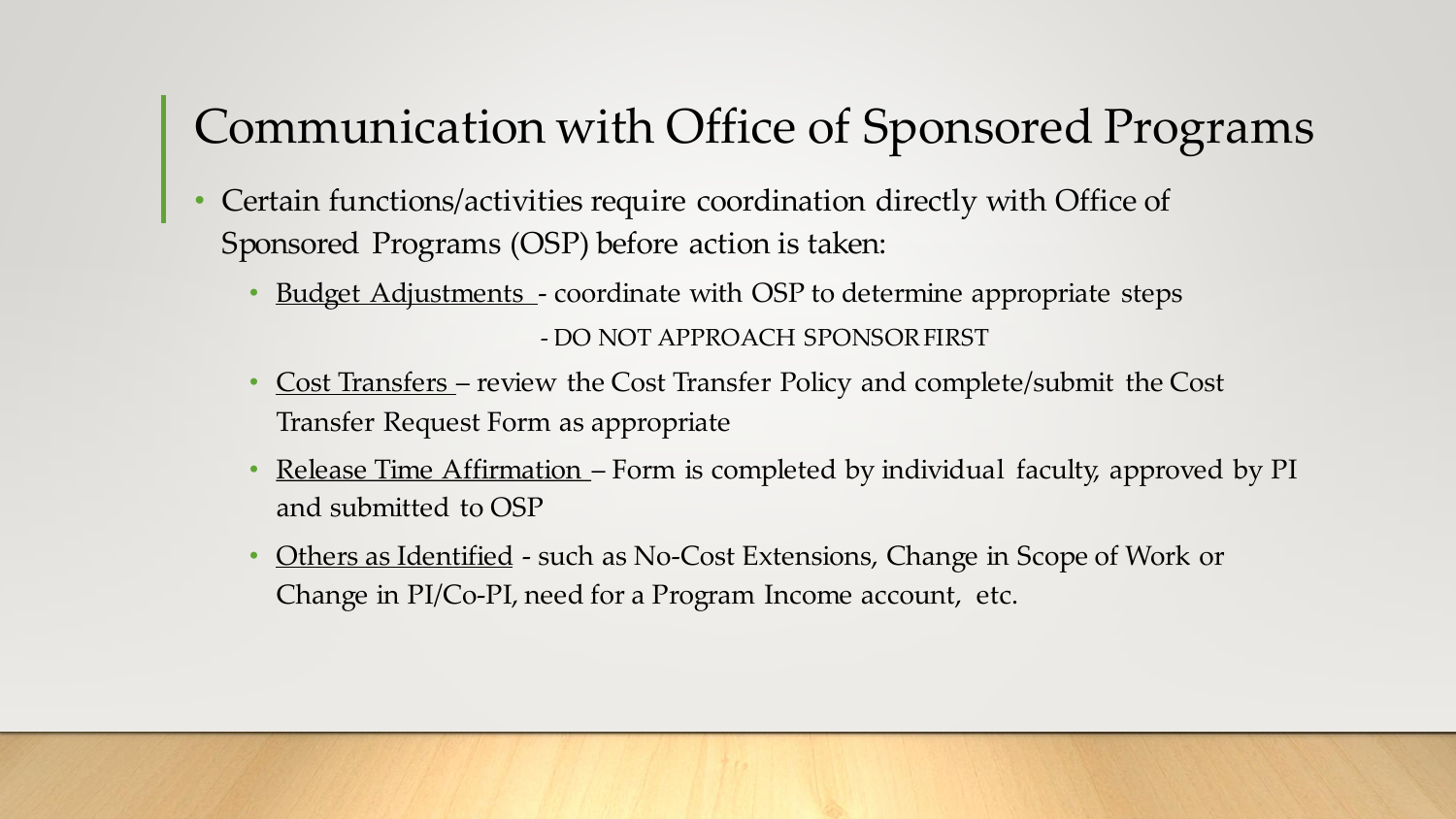## Budget Management and Reporting

- Documenting approval of costs charged to the grant.
- Document review of monthly budget to actual financial reports and transactions detail reports.
	- **Reports must be signed and retained to document the review has occurred**.
- Questions, Corrections or Omissions, the PI should contact Sponsored Programs
- It is best for the PI and University to ensure financial activity is accurate and appropriate, even if this results in the grant expenses coming in under budget.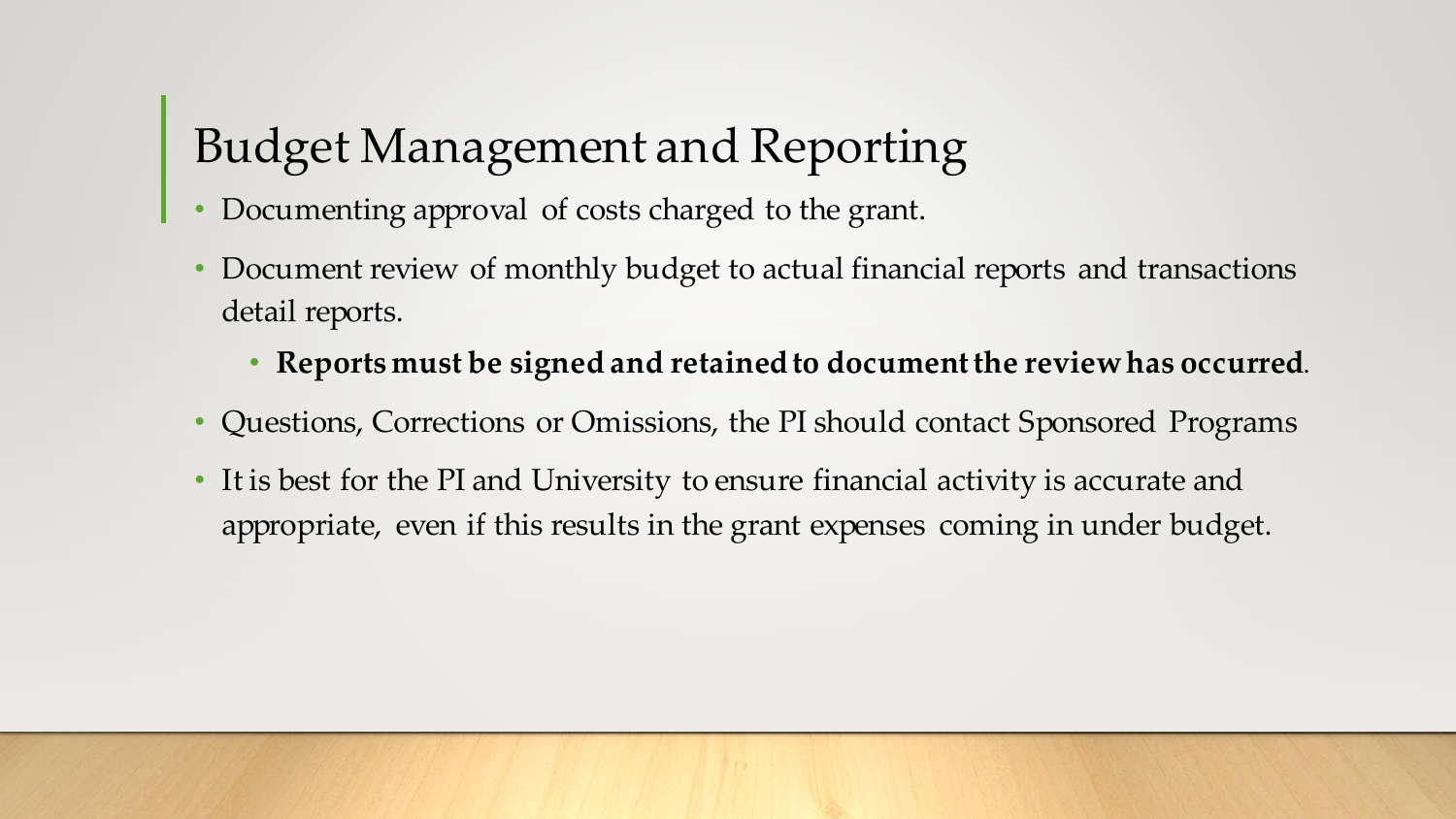# Key Operational Requirements

- Start Hiring process as soon as possible (see Budget/Finance 201 training)
- Prior to any grant personnel beginning work:
	- OSP has the official award in hand and intent to accept has been discussed.
	- Hiring documents must be completed and on file in HR
	- Researchers (PI's, research staff and students) must complete the following Research Ethics and Compliance training components:
		- Responsible Conduct of Research (RCR)
		- Conflicts of Interest (COI)
	- PI must:
		- Submit list of research staff and students to OSP
		- Follow/distribute instructions on OSP website to research staff and students
- Any monies received as part of your grant activities must be included in the original proposal submission approved by the sponsor. (Note: such activities are rare.)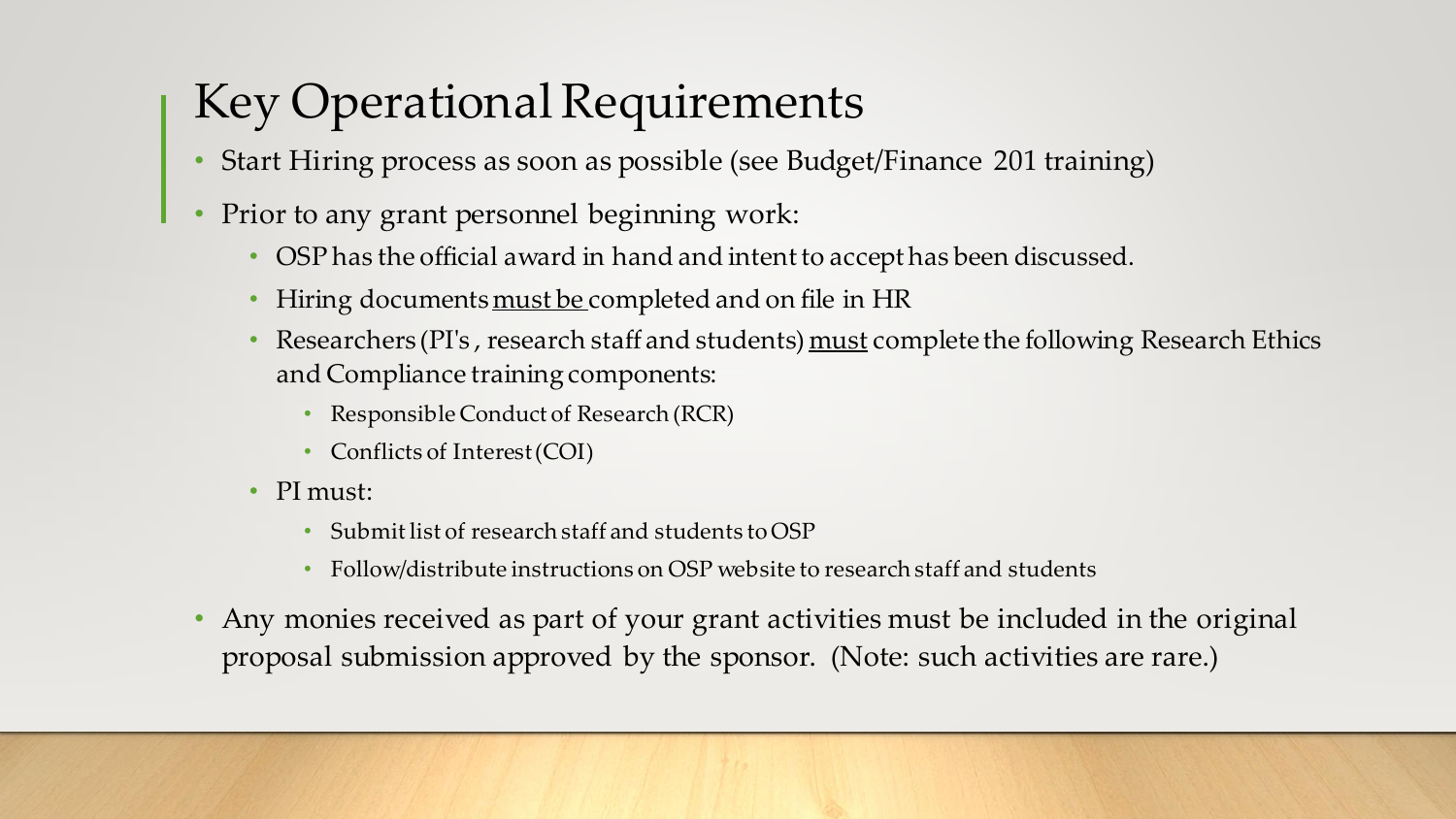# Expense Allowability and Justification

- The business purpose is critical for justify an expense as necessary to meet the objectives of the grant as approved the sponsor. (Who, What, When, Where, Why)
	- The *Why* must clearly link the expense to the outcome/objective of the grant.
- Every expense charged to the grant must be used in support of the grant.
	- Dual purpose expenses must be allocated proportionally to represent support levels to the grant(s) and/or dept.
		- If actual usage differs from initial estimate charged to the grant, a Cost Transfer Request must be submitted.
- All allowable expenses must be prudent and follow standard procurement protocols and PSU/USNH policies.
- Note: Extra scrutiny is given on expenses incurred within the last 60 days of the grant period and result in a full audit.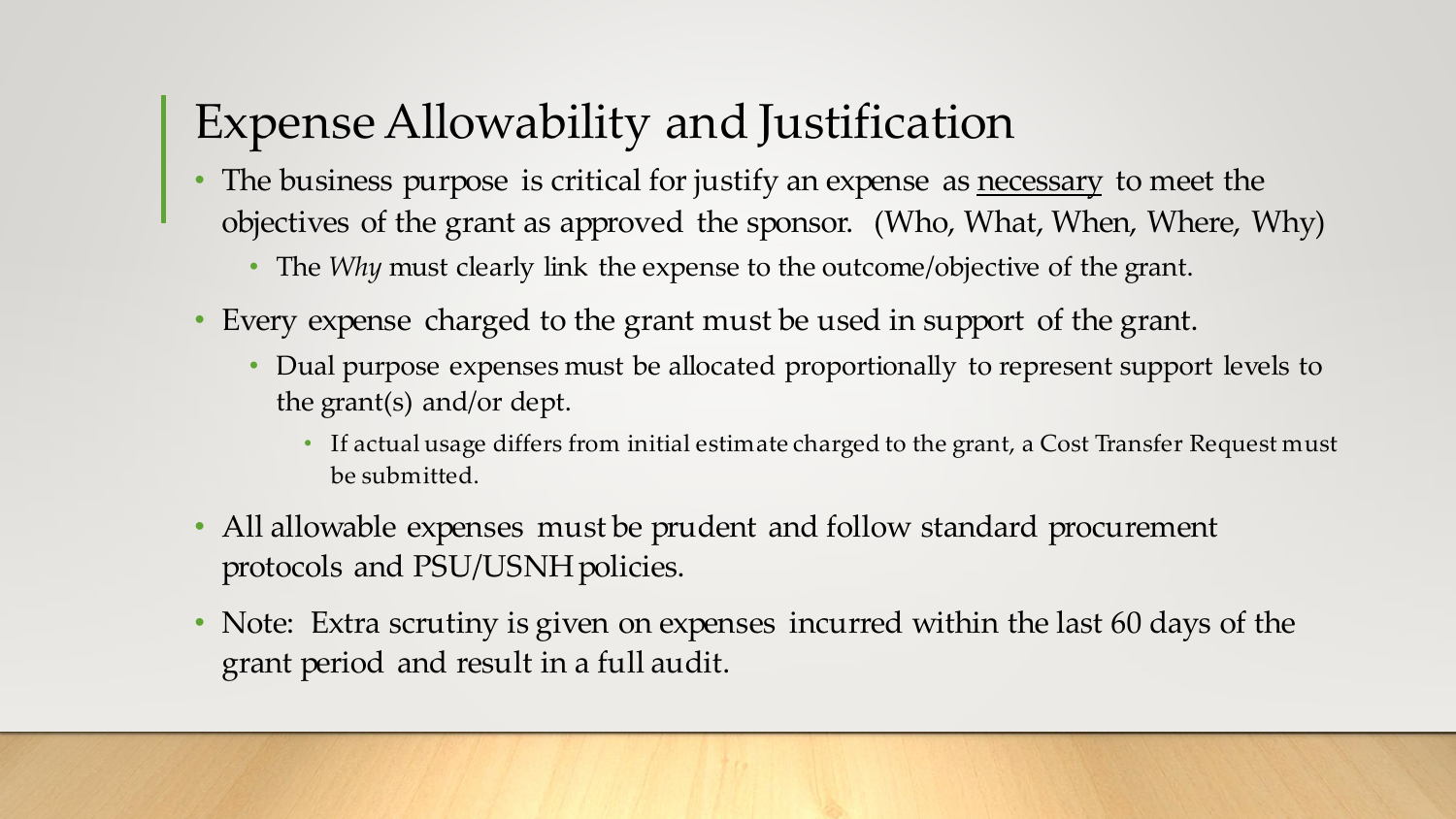# Take Aways

- This training is intended to provide answers to common questions about grant and contract administration.
- This training is neither comprehensive nor exhaustive.
- For specific questions, review applicable policy and contact the appropriate office as necessary.
- Upon acceptance of the award, you are being delegated fiduciary responsibility on behalf of PSU and the grant sponsor and should execute this role with care and consideration.